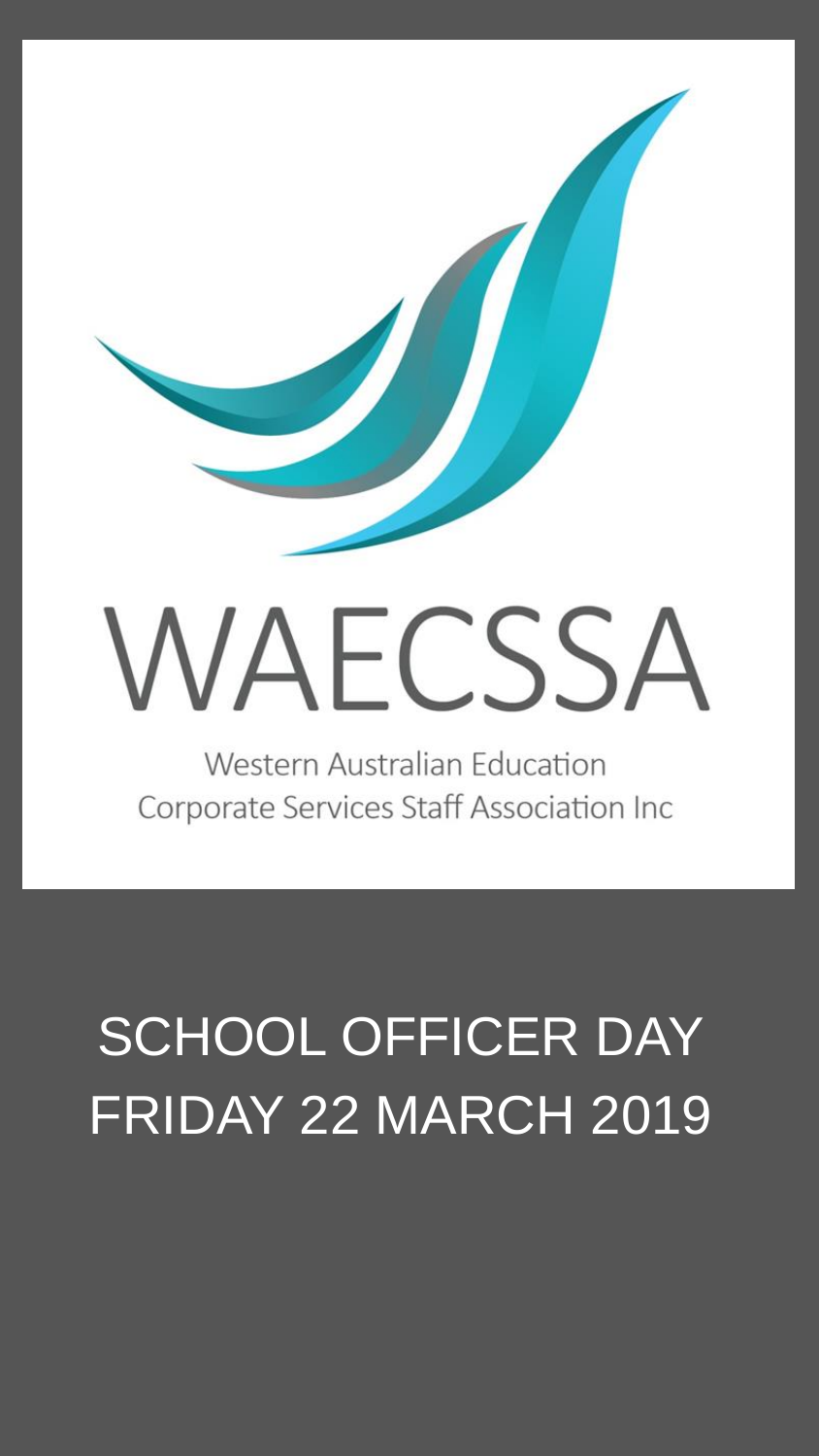

**SCHOOL OFFICER DAY CROWN ASTRAL ROOMS FRIDAY 22 MARCH 2019** 



| 8:00am             | Registration                                       |                                                                               |
|--------------------|----------------------------------------------------|-------------------------------------------------------------------------------|
| 8:15am             | Welcome                                            | Nicole Cooper<br><b>WAECSSA President</b>                                     |
| 8:20am             | ICT - Intro into Office 365                        | <b>Adam Cheetham</b><br><b>Principal Project Officer</b>                      |
| 9:05am             | <b>Competency Framework</b>                        | Nicole Gerovich<br><b>Senior HR Consultant</b><br><b>Workforce Management</b> |
| 9:50am             | HR Tips & Tricks                                   | Department of Education<br><b>Payroll Services</b>                            |
| 10:35am            | <b>Morning Tea</b>                                 |                                                                               |
| 11:05am            | How to understand people and<br>get what you want! | <b>Brian Briscoe</b>                                                          |
| 12:35pm            | Lunch                                              |                                                                               |
| 1:20 <sub>pm</sub> | Finance                                            | Alicia Peden<br><b>Department of Education</b><br><b>Customer Service</b>     |
| 2:20 <sub>pm</sub> | Your Relationship with Your<br><b>Emotions</b>     | Leigh Farnell<br>International author, speaker and<br>entertainer             |
| 4:00pm             | Finish                                             |                                                                               |







2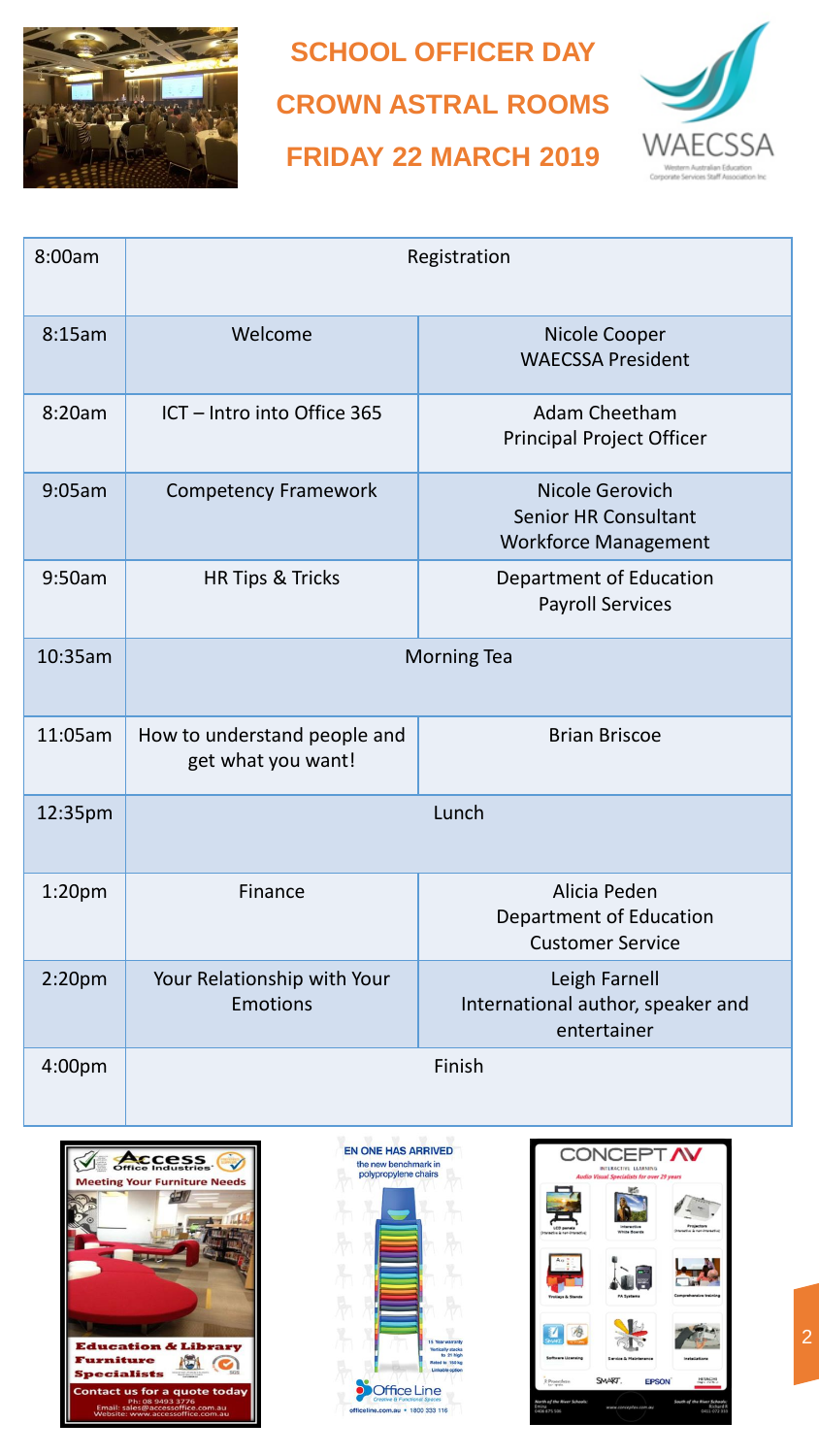### **SESSION INFORMATION**



#### **ICT – Intro to Office 365**

*This presentation looks at an overview of the major services; turning on the services at your school; considerations when using services; followed by Q&A*



#### **Using your Competency Framework**:

*This workshop provides School Officers will an overview of the:*

- *purpose and benefits of the Framework in the strategic directions of the Department*
- *structure and elements of the Framework*
- *practical applications of the Framework in key human resource management activities.*



#### **HR Tips & Tricks:**

*This session will provide you with an overview of HRMIS v9.2, focusing on the updates that have been part of this upgrade. We will also include some tips and tricks to help you get the most out of HRMIS and also help you resolve some common issues.*



0 5

0

#### **How to understand people and get what you**

#### **want!**

*Do you ever feel like no-one is listening to you? Learn how understanding yourself and others will change the way people hear you and improve your relationships.*

*Brian Briscoe, HR Expert will have you learning in a fun, energetic way.*

#### **Finance:**

*Education Business Services (EBS) provides many school facing services including those offered by Business & Customer Services (BCS) and Finance & Commercial Services (FCS). This presentation will commence with familiarising attendees with the support provided by BCS and FCS, including how schools can access this support.*



#### 6 **Leigh Farnell -Your Relationship with Your Emotions:**

*An International author, speaker, business development consultant, and entertainer Leigh has been awarded the highest accreditation from the National Speakers Association of Australia – the Certified Speaking Professional. The CSP is awarded to speakers who have spoken professionally over 250 times with more than 100 different clients.*